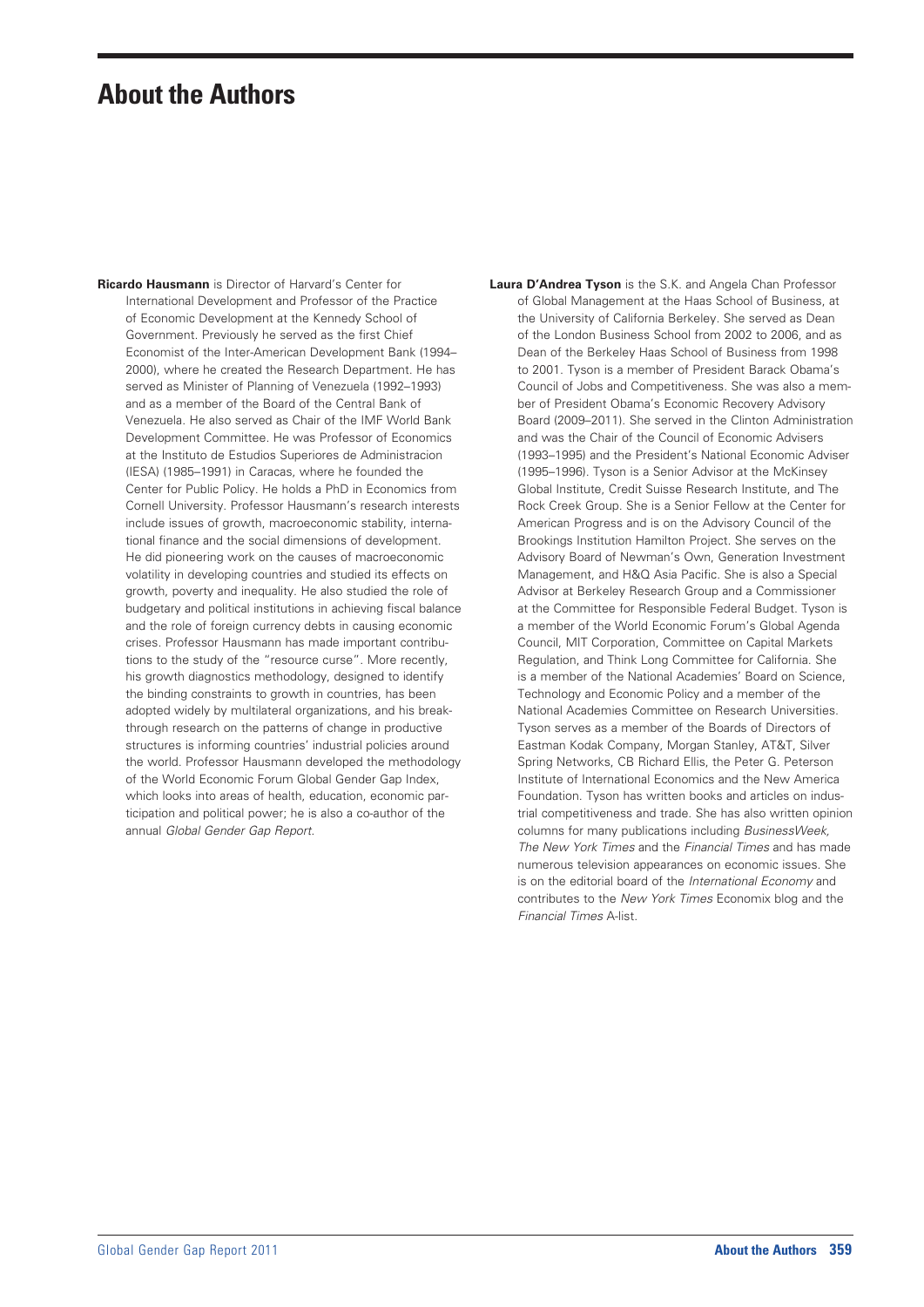**Saadia Zahidi** is a Senior Director and Head of Constituents at the World Economic Forum. Under her leadership, the Women Leaders and Gender Parity Programme aims to benchmark global gender gaps, create awareness of the economic incentives for gender parity and promote collaboration among leaders—women and men—to address gender gaps. Zahidi has been co-author and editor of the *Global Gender Gap Report* series since its inception in 2006; she is also co-author and editor of the *Corporate Gender Gap Report* and responsible for the Forum's initial study in this field, *Women's Empowerment: Measuring the Global Gender Gap,* in 2005. Zahidi frequently serves as an expert and spokesperson in the media and at international conferences on issues of gender parity. She also serves as an expert and advisor on gender gap issues for several institutions, including as a member of the Scientific Advisory Council of the Gender Equality Project, the Women in Public Service Initiative and *The Wall Street Journal* Women in the Economy Taskforce, among other initiatives. As Head of Constituents at the World Economic Forum, her responsibilities also include the engagement of labour leaders, religious leaders, international organizations, NGOs and other civil society actors. She was previously an Economist with the Forum's Global Competitiveness Programme. Her research interests include issues of education, gender, skills, employment and human capital. Zahidi holds a cum laude BA degree in Economics from Smith College, Massachusetts, United States and an MPhil degree in International Economics from the Graduate Institute of International Studies in Geneva, Switzerland.